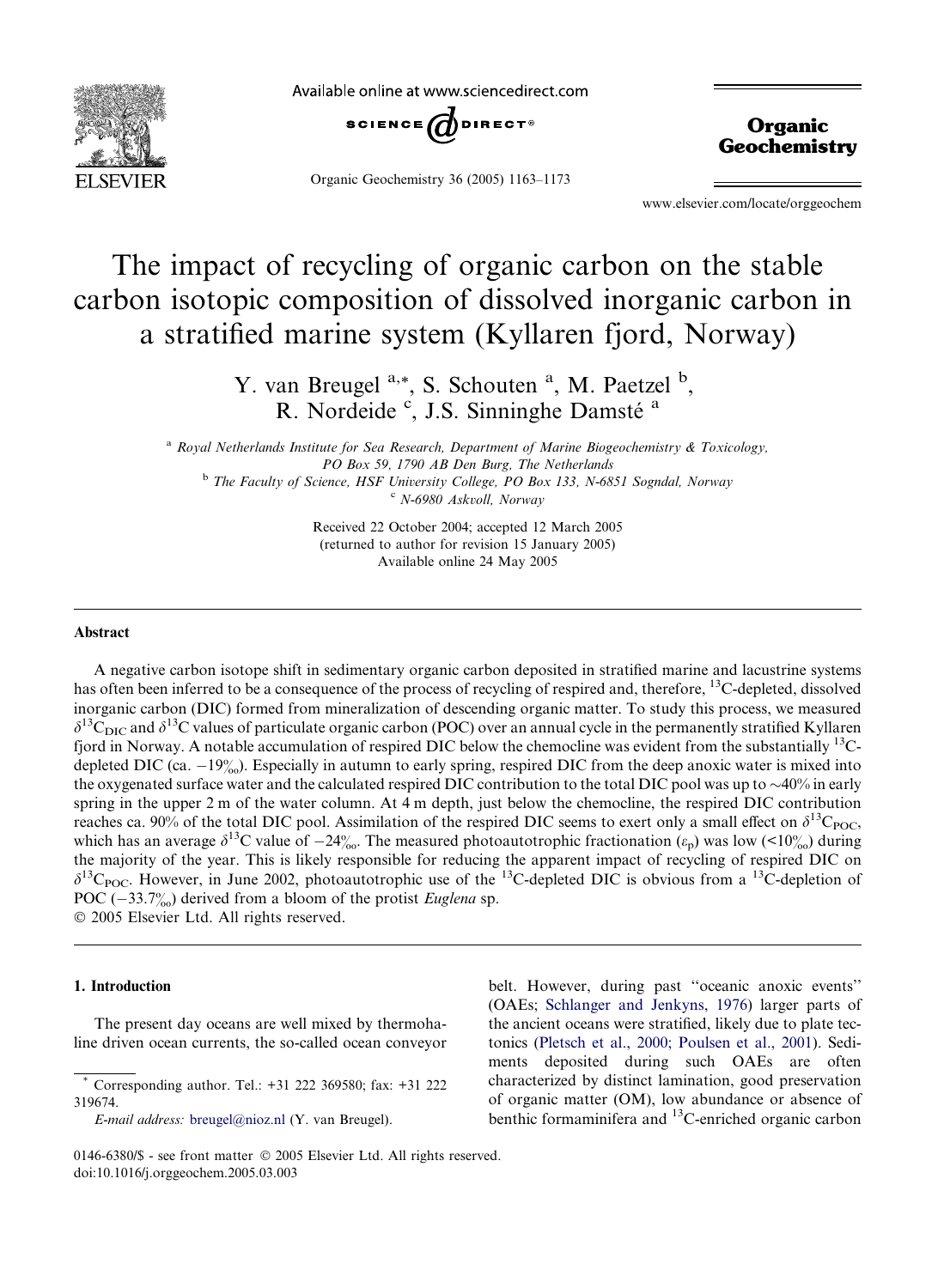and carbonate [\(Arthur et al., 1990](#page-8-0)). The latter arises as a result of enhanced organic matter burial rates in anoxic water columns and sediments and, thus, removal of  $^{13}C$ depleted organic matter from the ocean and atmosphere. However, during the Toarcian OAE and Aptian OAE 1a, carbonate and organic carbon also exhibit a negative carbon isotope excursion, occurring in strata immediately preceding the positive excursion often at the base of the black shales [\(Menegatti et al., 1998](#page-9-0)). This negative isotope excursion has been attributed to the massive release of 13C-depleted methane from gas hydrates ([Hes](#page-9-0)[selbo et al., 2000](#page-9-0)), analogous to the model proposed for a similar isotopic shift at the Late Paleocene Thermal Maximum [\(Dickens et al., 1995\)](#page-9-0).

Küspert (1982) explained such a negative isotope excursion in a different way. According to his model,  $13^{\circ}$ C-depleted OM is oxidized while sinking to bottom waters and <sup>13</sup>C-depleted dissolved inorganic carbon (DIC) accumulates in the bottom waters. When this deep water DIC escapes to the photic zone by convection or diffusion, it is utilized by the plankton for calcification processes or photosynthesis (Fig. 1a). Long-lasting stratification and recycling of the respired



Fig. 1. (a) Model proposed by Küspert (1982) to explain negative  $\delta^{13}$ C excursion in sediments deposited during the Toarcian OAE and (b) model proposed by [Hollander and](#page-9-0) [Smith \(2001\)](#page-9-0) to explain negative trends in the  $\delta^{13}$ C of sedimentary organic carbon in stratified lakes.

 $CO<sub>2</sub>$  may thus result in a decrease in  $\delta^{13}$ C value of organic carbon and carbonate in the sediment (Küspert, [1982; Schouten et al., 2000](#page-9-0)).

Evidence that this process of recycling of respired  $CO<sub>2</sub>$  can affect the <sup>13</sup>C content of DIC has come from stable isotope studies of meromictic and monomictic lakes ([Deevey et al., 1963; Deevey and Stuiver, 1964;](#page-9-0) [Rau, 1978; Quay et al., 1986; Bernasconi and Hansel](#page-9-0)mann, 1995; Wachniew and Rózanski, 1997); <sup>13</sup>C-depleted values for DIC ranging from  $-4\%$  up to values as low as  $-22\%$  were reported. The lowest  $\delta^{13}C_{\text{DIC}}$  values were observed for the anoxic bottom water (hypolimnion) where organic matter is oxidized. Moreover, the DIC in the epilimnion of such systems is  $^{13}$ C-depleted ( $\delta^{13}$ C<sub>DIC</sub> is  $-4\%$  to  $-10\%$ ) compared to global surface ocean  $\delta^{13}C_{\text{DIC}}$  in equilibrium with the atmosphere (+2 $\%$  to  $-0.5\%$ ; [Kroopnick, 1985](#page-9-0)). Consistent with the <sup>13</sup>C-depleted DIC,  $\delta$ <sup>13</sup>C values of particulate organic carbon (POC) in these systems is also substantially depleted, ranging from  $-41.5\%$  to  $-47\%$  ([Rau, 1978;](#page-9-0) [Fry, 1986; Bernasconi and Hanselmann, 1995\)](#page-9-0). [Hol](#page-9-0)[lander and Smith \(2001\)](#page-9-0) noted a trend towards lower  $\delta^{13}$ C values of sedimentary organic and inorganic carbon due to intensified eutrophication in two stratified lakes. Their model explaining the negative trends in the  $\delta^{13}$ C of sedimentary organic carbon is comparable to that of Küspert (1982), with an expansion of seasonally driven water column overturn in combination with an important bacterial contribution to the total sedimentary carbon pool (Fig. 1b).

In contrast to lake systems, stratified marine systems have been less well studied with respect to recycling of respired DIC. Permanently stratified marine systems are confined to relatively small (semi) enclosed basins, generally with a narrow connection and/or a shallow sill to the open ocean, thereby restricting water circulation. In the Black Sea, the largest anoxic basin ([Murray et al.,](#page-9-0) [1991](#page-9-0)), a sharp decrease in  $\delta^{13}C_{\text{DIC}}$  between 40 and 60 m depth and a more gradual decrease to ca.  $-6\%$  below 1000 m depth is ascribed to remineralization of organic matter ([Fry et al., 1991; Volkov, 2000](#page-9-0)). However,  $\delta^{13}$ C values of POC and biolipids in the water column and  $\delta^{13}$ C values of TOC and lipids in the sediment do not reveal use of the respired DIC by photoautotrophs [\(Free](#page-9-0)[man et al., 1994](#page-9-0)). Other examples of oxygen-deficient marine waters are found in many threshold fjords ([Rich](#page-10-0)[ards, 1965; Syvitski et al., 1987; Paetzel and Schrader,](#page-10-0) [1995](#page-10-0)). For example, [Velinsky and Fogel \(1999\)](#page-10-0) measured isotopic compositions of DIC and POC in Framvaren fjord, Norway, which ranged from  $-2\frac{\omega}{\omega}$  to  $-20\frac{\omega}{\omega}$ and  $-23\%$  to  $-32\%$ , respectively, suggesting a strong impact of recycling of  $CO<sub>2</sub>$ .

In order to determine the significance of recycling of respired DIC in the photic zone and its impact on  $\delta^{13}$ C values of POC in stratified marine systems, we performed a seasonal study of stable carbon isotope ratios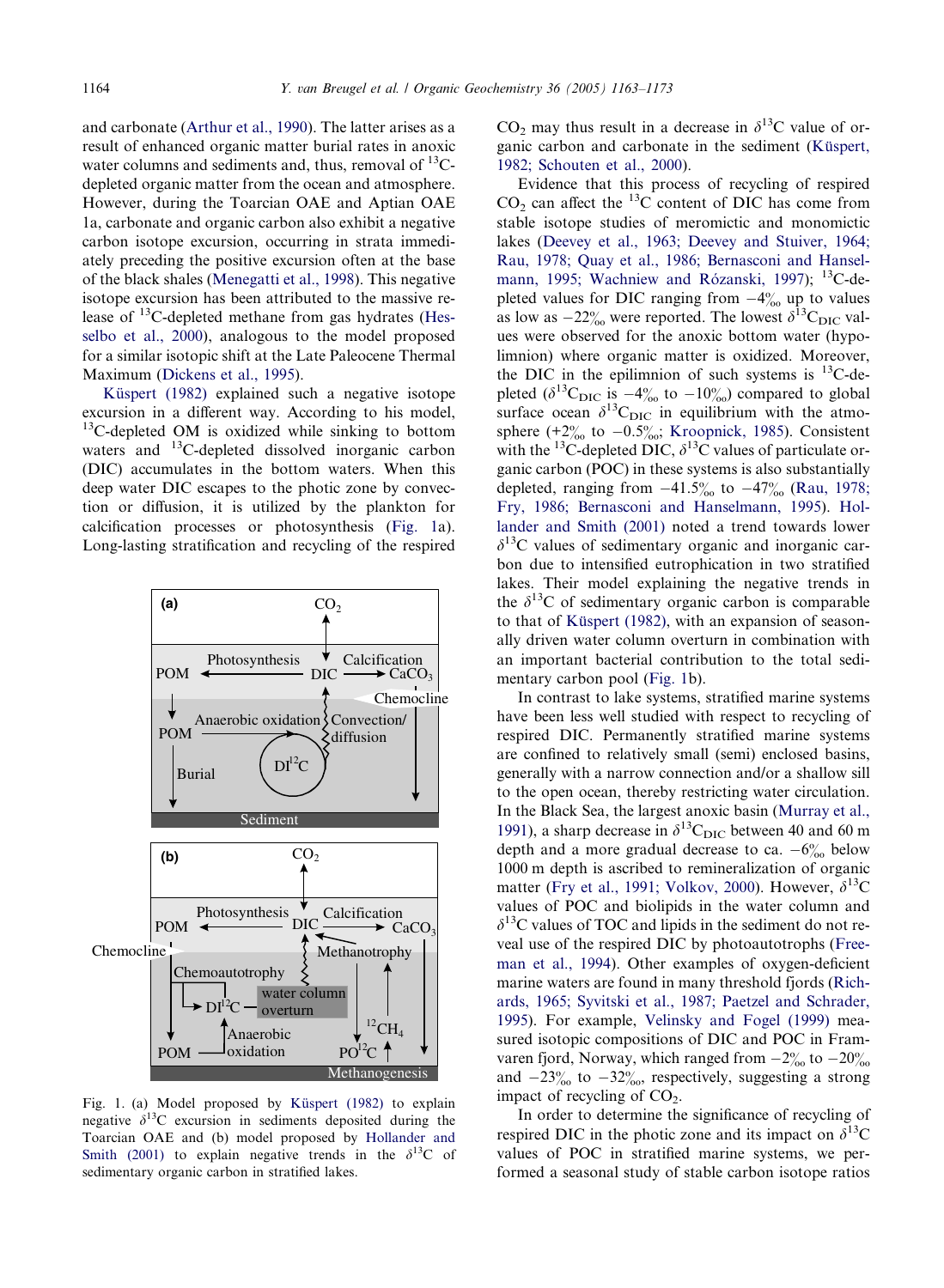<span id="page-2-0"></span>of DIC and POC in different water layers of a stratified fjord (Kyllaren) in Norway. This small, permanently anoxic fjord seems to be suitable as a model for the study of the effects of respired  $CO<sub>2</sub>$  on the isotopic composition of OM, since the presence of  $^{13}$ C-depleted lipids of green and purple sulfur bacteria in the surface sediment indicate the prominence of this process [\(Smitten](#page-10-0)[berg et al., 2004\)](#page-10-0). The results are interpreted in the context of the carbon cycle models presented above and the potential consequences for the carbon isotopic composition of sedimentary organic carbon.

## 2. Experimental

#### 2.1. Site description

Kyllaren is a small, 29 m deep fjord on the west coast of Norway (62°N, 5°E), connected to the Norwegian Sea by a narrow, 1–2 m deep channel (Fig. 2). Precipitation and river run-off establish a low salinity surface layer and permanent salinity stratification has developed in



Fig. 2. Geographical setting of Kyllaren fjord, Norway. It lies approximately at  $61^{\circ}25'N$  and  $5^{\circ}10'E$  ([Smittenberg et al., 2004\)](#page-10-0).

the fjord at least since 1993. In 1954, a 50 m dam with a ca. 5 m opening was built in the Leira and fish disappeared from the North side of the dam. In 1988, a 450 m long dam was built in Askvika, with two openings of 15 m. Since the narrowing of the channel, anoxia gradually built up in the bottom waters until a release of hydrogen sulfide to the atmosphere was first observed in 1993, indicating that the chemocline had risen to the surface water. The conditions for the Küspert model are met by the permanent position of the chemocline just below, or even in, the photic zone.

## 2.2. Sampling

Water samples for DIC concentration ([DIC]), stable carbon isotope ratios of DIC ( $\delta^{13}C_{\text{DIC}}$ ), POC concentration ([POC]) and stable carbon isotope ratio of POC  $(\delta^{13}C_{\text{POC}})$  were taken at a fixed sample position in the fjord at the depocentre (28 m water depth), except for the sampling in February 2003. At that time, ice covered about 70% of the fjord and the regular sampling position could not be reached. Instead, samples were taken at a position closer to the southeast coast at a water depth of 22.5 m (Fig. 2). Duplicate water samples were taken with a 21 Niskin bottle through the water column at 0 m (surface), 2, 4, 6, 8, 10, 15, 20 and 25 m depth for [DIC] and  $\delta^{13}C_{\text{DIC}}$  measurements. Only single [DIC] measurements were carried out for surface and 2 m water depth in April 2002. No samples were taken at 2 and 8 m depth for [POC] and  $\delta^{13}C_{\text{POC}}$  in September 2002. In February 2003 DIC and POC samples were taken at different depths: 0.5, 2, 4, 6, 8, 10, 15 and 20 m depth.

Temperatures were measured with a thermometer inside the Niskin bottle or in situ with YSI 85 equipment. Salinity was measured using STD/CTD model SD204, manufacturer SAIV A/S Environmental Sensors & Systems (optional sensor unit 106) or YSI 85 equipment, whilst oxygen was measured with STD/CTD model SD204. The pH was measured in situ or in the laboratory directly after the fieldwork with a GK2401C Radiometer Electrode. Samples for hydrogen sulfide concentration ( $[HS^-]$ ) were taken in June 2002 (single samples), August 2002 and April 2003 (duplicate samples). A sediment core was taken in September 2002 using a gravity corer and the upper 17 cm was sampled every 0.5 cm for TOC and bulk organic  $\delta^{13}$ C analyses.

Water samples for [DIC] were filtered over 0.2 um acrodisc filters into 3 ml vials and the vials were sealed free from air and transported to the laboratory. Samples for  $\delta^{13}C_{\text{DIC}}$  were taken according to the DOE Handbook of Methods (Eds. [Dickson and Goyet, 1994](#page-9-0)). Briefly, 100 ml glass bottles were filled to the neck with sample water;  $20 \mu l$  of a saturated HgCl solution was added and the bottle was filled and closed free from air with a butyl rubber cap. In the samples containing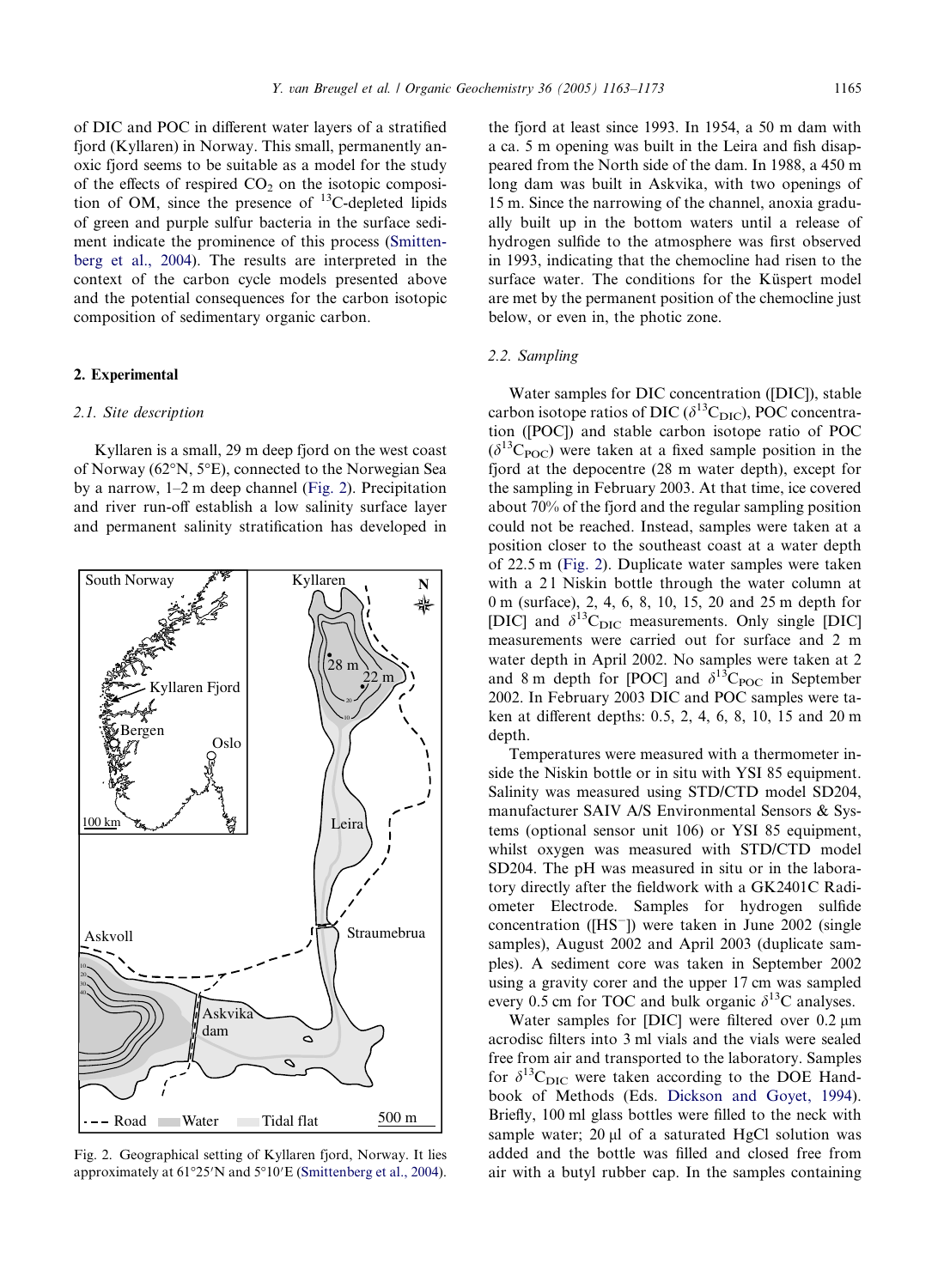$HS^-$ , 20 µl of saturated  $FeCl_2$  was added to precipitate the sulfide, before the HgCl solution was added. Samples for  $[HS^-]$  were taken as for the  $[DIC]$  samples, with 20  $\mu$ of a 1 N NaOH solution added to the empty vial in advance. The water samples were stored cool and in the dark until analysis.

For [POC] and  $\delta^{13}C_{\text{POC}}$  determinations, water was pumped into a 20 l pressure tank with a 12 V car battery-operated pump. Two separate batches each of 10 l of water were filtered over pre-combusted  $(400 °C)$  $0.7 \mu m$  glass fibre filters in a 150 mm in-line filter holder. The filters were packed in aluminum foil and kept frozen in the dark. Before analysis they were freeze-dried.

# 2.3. Analyses

DIC concentration, sulfide concentration and  $\delta^{13}$ C<sub>DIC</sub> were usually measured within two weeks of sampling. [DIC] and [HS<sup>--</sup>] analyses were carried out as described by [Stoll et al. \(2001\)](#page-10-0) with a Technicon Traacs 800 autoanalyzer;  $\delta^{13}C_{\text{DIC}}$  values were determined by headspace analysis of 0.5–2 ml (depending on [DIC]) of water which had reacted with  $100\%$   $H_3PO_4$ for at least 1 h at room temperature. The headspace was analyzed using a Thermofinnigan Gas Bench II coupled to a Delta<sup>PLUS</sup> irm/MS system. Stable carbon isotope ratios were determined relative to lab. standards calibrated against NBS 18 carbonate (IAEA) and reported relative to Vienna Pee Dee Belemnite (VPDB) in standard delta notation. For [POC] and  $\delta^{13}C_{\text{POC}}$ analyses, circles of  $6-56$  mm<sup>2</sup> (depending on the [POC]) were punched out of the filters and folded into tin cups. The filters were used without further treatment, as tests had shown that inorganic carbon did not contribute to the carbon pool on the filter. Sediment samples were freeze-dried and decarbonated with 1 N HCl solution and washed with demineralized water. [POC],  $\delta^{13}C_{\text{POC}}$  and sedimentary TOC and  $\delta^{13}C_{\text{TOC}}$  were determined using elemental analysis (EA)/isotope-ratio-monitoring mass spectrometry (EA/irmMS). EA/irmMS analysis was performed with filtered OM using a Carlo Erba Flash elemental analyzer coupled to a Thermofinnigan DeltaPLUS irmMS system. The total organic carbon content (as weight percentage) was determined using external standards with known carbon content and corrected using a blank filter folded in a tin cup. Stable carbon isotope ratios were determined using lab. standards calibrated with NBS 22 oil (IAEA) and reported relative to VPDB in standard delta notation.

Standard deviations for  $\delta^{13}C_{\text{DIC}}$  were generally between  $0.1\%$  and  $0.6\%$  (average  $0.3\%$ ). The standard deviations of the  $[DIC]$  and  $[HS^-]$  duplicates, expressed as a percentage of the average value, were generally <8%. The sometimes rather large standard deviation in [POC] (1–46%, average 11%) and  $\delta^{13}C_{POC}$  (0.1–2.1, average  $0.6\%$  could be explained by the heterogeneity of the OM and its uneven distribution on the filter.

The  $[CO<sub>2</sub>(aq)]$  was calculated from  $[DIC]$ , pH, salinity, depth and temperature with a  $CO<sub>2</sub>$  speciation program [\(Stoll, 1994](#page-10-0)).

#### 3. Results

In the surface layer to 4–5 m depth, a density  $(\sigma_t)$  less than 16 is maintained throughout the year in Kyllaren fjord, while a  $\sigma_t$  of 18–20 prevails in the deeper water ([Fig. 3](#page-4-0)). The oxygen concentration decreases rapidly from 7–14 to 0 mg/l between 2 and 6 m depth, while the sulfide concentration increases sharply to  $\sim$ 5 mmol/l. The position of the O<sub>2</sub>/HS<sup>-</sup>-interface (chemocline) is usually around 3.5 m depth but moved up to 0.5 m depth in the spring of 2001 and to 2 m depth in the winter of 2003. In winter/spring of 2002 the chemocline did not move from its regular position just above 4 m depth [\(Fig. 3](#page-4-0)). Periods of sulfide outgassing occurred in March 1994, February 1996, March 2000 and in February 2003. After a period of  $H_2S$  outgassing in April 2003 (Julian day 580), [HS<sup>-</sup>] increased more gradually between 2 and 20 m depth and the maximum value was lower (3.7 mmol/l) than the ca. 5 mmol/l measured in the summer of 2002.

The [DIC] increased with a sharp gradient from  $\sim$ 1 mmol/l in the surface waters to  $\sim$ 11 mmol/l at 6 m depth ([Fig. 4a](#page-4-0)). Interestingly, in February 2003 (Julian day 536), when the chemocline rose to a depth between 1.5 and 2 m, [DIC] at 2 m depth was about four times higher than in other seasons, whilst the maximum [DIC] in deeper water at that time dropped to 9.6 mmol/l [\(Fig. 5](#page-5-0)a). In April 2003 (Julian day 583) maximum [DIC] below the chemocline was again 9.6 mmol/l, but the [DIC] at 2 m depth had decreased to 1.8 mmol/l ([Fig. 4a](#page-4-0)). The  $\delta^{13}C_{\text{DIC}}$  below 6 m depth was constant at  $-19.0 \pm 0.5\%$  $-19.0 \pm 0.5\%$  $-19.0 \pm 0.5\%$  throughout the year ([Figs. 4](#page-4-0)b and 5b). Above the chemocline  $\delta^{13}$ C varied on a seasonal basis from  $+0.3\%$  in June 2002 to  $-6.5\%$  in April 2003 ([Figs.](#page-4-0) [4](#page-4-0)c and [5](#page-5-0)b). At 2 m depth the variation in  $\delta^{13}C_{\text{DIC}}$  was greatest, i.e.,  $15\%$ , with a  $-15\%$  minimum value in February 2003, when the water at 2 m depth was euxinic ([Fig. 5](#page-5-0)b).

[POC] generally fluctuated between 35 and 260 mg OC/l, with maxima concentrations at 2–4 m depth. The highest [POC] of 1600 mg OC/l was reached in June 2002 during a bloom of the protist Euglena sp. at 4 m depth [\(Fig. 4](#page-4-0)c); microscopy indicated that the POC was derived largely from the *Euglena* species. Deep water  $\delta^{13}C_{\text{POC}}$  (6–25 m depth) varied little with depth  $(\pm 2\%)$  and in a seasonal cycle ranged from  $-23.5\%$  to  $-33.4\%$ , with the lowest values in the summer of 2001 and 2002, i.e., Julian day 1 and 283. At 4 m depth  $\delta^{13}$ C<sub>POC</sub> varied in similar fashion to the  $\delta^{13}$ C<sub>POC</sub> of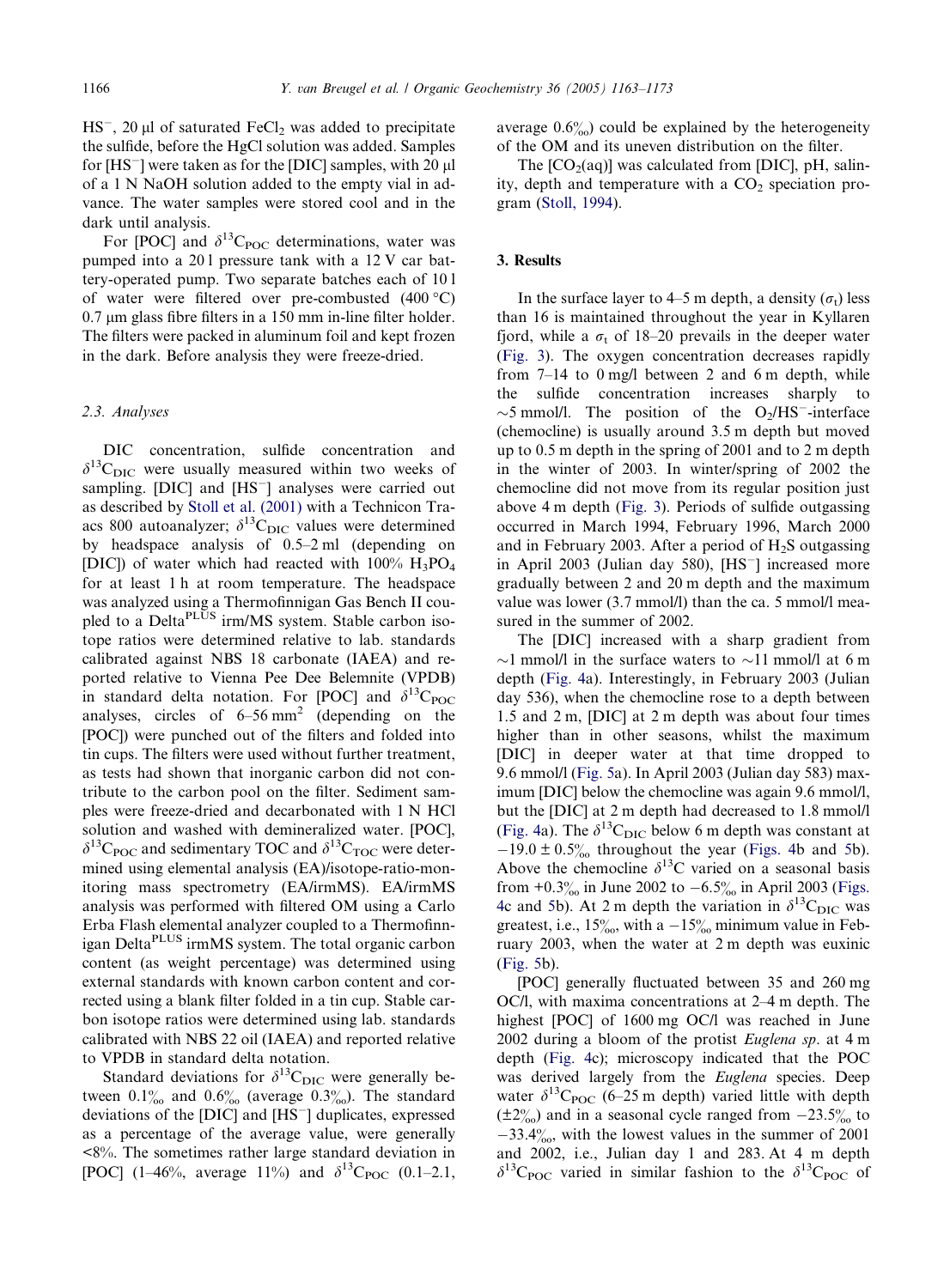<span id="page-4-0"></span>

Fig. 3. Density contours ( $\sigma_t$ ) and the O<sub>2</sub>/HS<sup>-</sup> interface in Kyllaren fjord through the seasons for March 2001–March 2003. Julian day 0 is set to August 20, 2001.



Fig. 4. Profiles of DIC concentration, POC concentration,  $\delta^{13}C$  of DIC and  $\delta^{13}C$  of POC through the water column in Kyllaren fjord. The depth profiles of November 2001, June 2002 and April 2003 represent the whole range of concentrations and stable carbon isotope ratios measured over the year.

the deeper waters, with a minimum of  $-33.7\%$  in June 2002 at the time of the Euglena bloom and a maximum of  $-22.8\%$  in October 2002 (Figs. 4d and [5c](#page-5-0)). The  $\delta^{13}C_{\text{POC}}$  exhibited a different seasonal cycle in the surface water and values ranged from  $-19\%$  (Julian days 348 and 419) to  $-27\%$  (Julian days 527 and 583; [Fig.](#page-5-0) [5c](#page-5-0)).

In the sediment core, three facies could be distinguished: OM-rich fluff (0–3 cm), black mud (3– 13.5 cm) and olive-green mud (13.5–40 cm). The  $\delta^{13}$ C<sub>TOC</sub> values varied between  $-25.0\%$  and  $-25.5\%$ in the olive-green mud  $(13.5-17 \text{ cm})$ ,  $-25.4\%$  to  $-26.7\%$  in the black mud and  $-25.8\%$  to  $-26.2\%$  in the upper 3 cm ([Fig. 6\)](#page-6-0). According to the age model of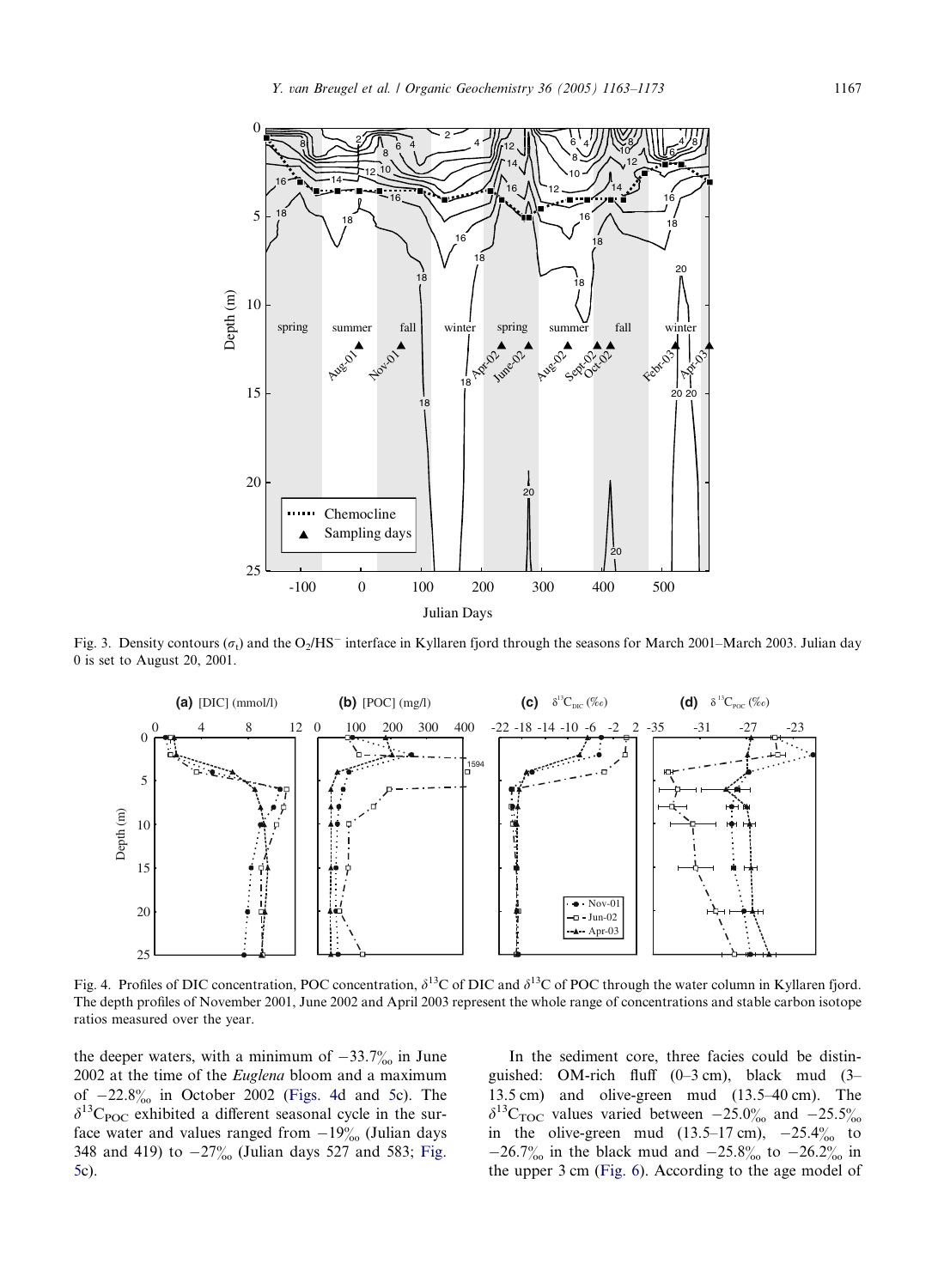<span id="page-5-0"></span>

Fig. 5. Seasonal change (from August 2002 to April 2003) in: (a) DIC concentration; (b)  $\delta^{13}C$  of DIC; (c)  $\delta^{13}C$  of POC; (d) fractionation  $(\varepsilon_p)$  of CO<sub>2</sub> to POC through the water column in Kyllaren fjord.

[Smittenberg et al. \(2004\)](#page-10-0), sediments at 4 to 5.5 cm depth with the most negative  $\delta^{13}C_{\text{TOC}}$  values (-26.7  $\frac{\%}{\%}$ ) were deposited around the time that a 50 m dam was built in the Leira ([Fig. 2](#page-2-0)). The intensification of anoxia in Kyllaren fjord, since the building of the dams in 1954 and 1988, is recorded in the upper 5 cm of the sediment core ([Smittenberg et al., 2004\)](#page-10-0).

### 4. Discussion

#### 4.1. Respiration of organic matter as a source for DIC

Due to density stratification throughout the year, two chemically distinct water layers are prevalent in the fjord. The low salinity (i.e.,  $\langle 16 \rangle_{00}$ ) surface water (0– 3.5 m) contains oxygen for the largest part of the year. Directly below the chemocline, the water has high sulfide and DIC concentrations of up to 5 and 11 mmol/l, respectively, and a simultaneous drop in  $\delta^{13}C_{\text{DIC}}$  to constant values of ca.  $-19\%$ . This pattern of increasing DIC concentration with depth, coupled with decreasing  $\delta^{13}C_{\text{DIC}}$  values, was also reported for the Black Sea ([Fry](#page-9-0) [et al., 1991\)](#page-9-0), Framvaren fjord [\(Velinsky and Fogel,](#page-10-0) [1999](#page-10-0)) and several meromictic lakes ([Deevey et al.,](#page-9-0) [1963; Rau, 1978](#page-9-0)). This indicates that respiration of OM substantially contributes to the DIC pool in Kyllaren fjord.

The  $\delta^{13}$ C values of primary OM and the contribution of respired DIC to the total bottom water DIC can be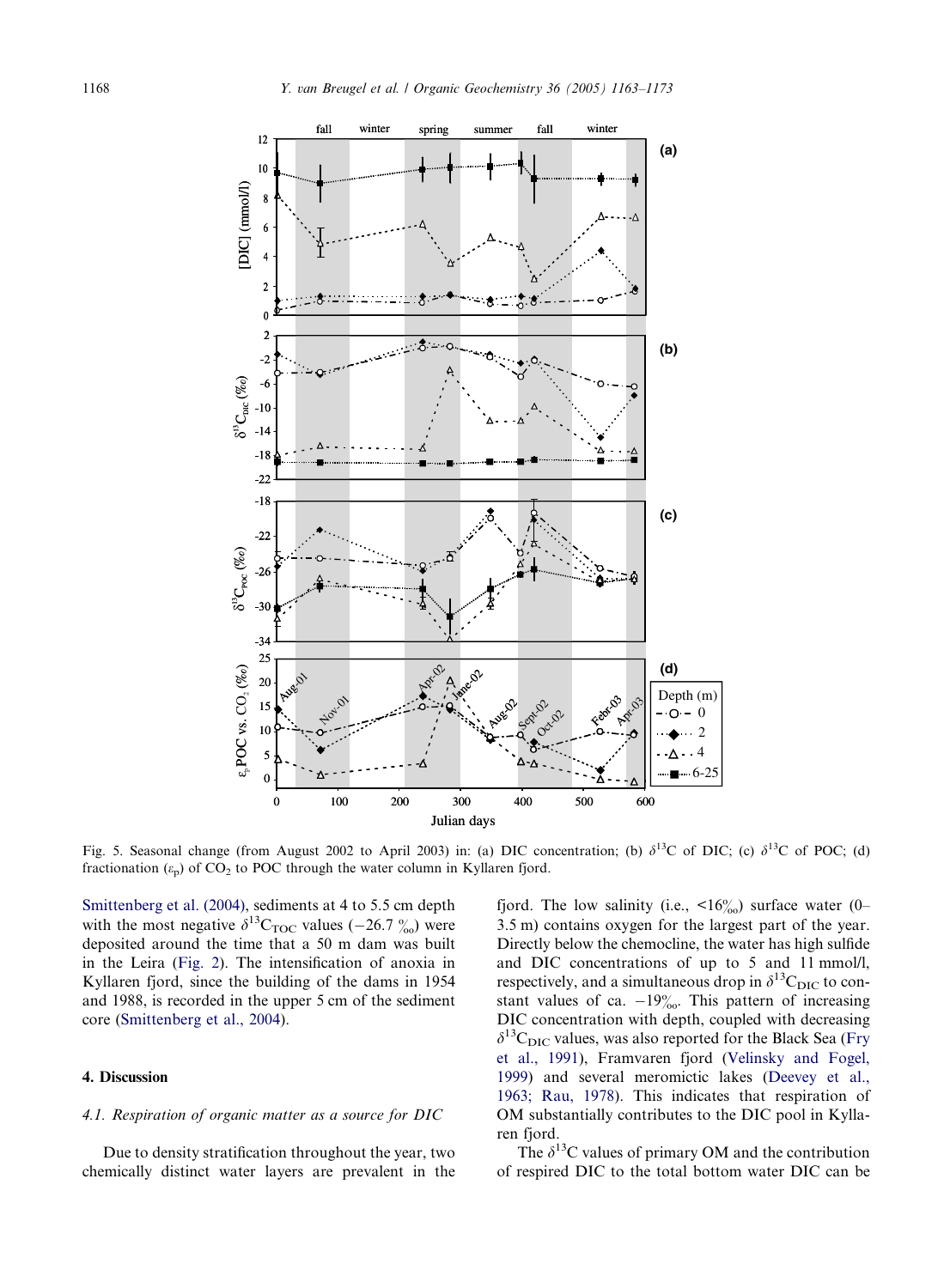<span id="page-6-0"></span>

Fig. 6.  $\delta^{13}$ C of organic carbon in upper 18 cm sediment at depocentre of Kyllaren fjord. Lines indicate standard deviation.

calculated using mass balance equations as reported by [Fry et al. \(1991\):](#page-9-0)

$$
\delta^{13}C_D \times [D] = \delta^{13}C_{atm} \times [DIC_{atm}] + \delta^{13}C_{resp}
$$
  
× ([D] - [DIC<sub>atm</sub>]), (I)

$$
\delta^{13}C_{D} = (\delta^{13}C_{atm} - \delta^{13}C_{resp}) \cdot [DIC_{atm}] \times \frac{1}{[D]} + \delta^{13}C_{resp}.
$$
\n(II)

With  $D$  = measured DIC,  $C_{atm}$  = DIC in equilibrium with atmospheric  $CO_2$  and  $C_{resp}$  = respired carbon. A linear plot of measured  $\delta^{13}$ C vs.  $[DIC]^{-1}$  provides the  $\delta^{13}$ C values of respired carbon added at depth as the y intercept ( $\sim$  -20‰; Fig. 7). This  $\delta^{13}$ C value is comparable with the average  $\delta^{13}C_{\text{POC}}$  in the surface water  $(-22 \pm 3\%)$  of the fjord, confirming the idea that a large part of the DIC is derived from mineralized OM. The small <sup>13</sup>C enrichment in respired DIC compared to POC could be due to fractionation during the mineralization process. In an experiment with marine copepods grazing on algae, [Klein Breteler et al. \(2002\)](#page-9-0) found a  $0.8\%$  enrichment in respired  $CO<sub>2</sub>$  relative to the isotopic composition of the food. The contribution of respired DIC to the DIC pool in the bottom water  $(6-25 \text{ m})$ depth) is ca. 95%, assuming that  $\delta^{13}C_{\text{DIC}}$  derived from atmospheric CO<sub>2</sub> has a value of  $\sim 1\%$  ([Fry et al.,](#page-9-0) [1991](#page-9-0)). This notable accumulation of respired  $CO<sub>2</sub>$  in the bottom water fulfills one of the main prerequisites for the respired carbon recycling model proposed by Küspert (1982).

Another requirement for the Kuspert model is that the respired  $CO<sub>2</sub>$  will become available for photoautotrophic organisms at and above the chemocline. In early summer 2002,  $\delta^{13}$ C<sub>DIC</sub> values are close to  $0\%$ 



Fig. 7. The  $\delta^{13}$ C of respired DIC added at depth is provided by the y intercept in linear plot of measured  $\delta^{13}$ C of DIC ( $\delta^{13}$ C<sub>D</sub>) vs. inverse of DIC concentration  $([D]^{-1})$ .

at 0 and 2 m depth in Kyllaren fjord, within the range of the global surface ocean variation  $(+2\%$  to  $-0.5\%$ ; [Kroopnick, 1985](#page-9-0)). However, the more  $13C$ -depleted DIC in the oxygenated surface water in autumn to early spring suggests a contribution from respired DIC coming from the bottom water. Using the mass balance equation [Eq. (I)], this contribution is calculated to be  $\sim 5\%$  in the summer, and up to  $\sim 40\%$  in April 2003 (Julian day 583). Storms are prevalent in the months October–March [\(DNMI, 2004](#page-9-0)) and are likely to be responsible for the 10–20% respired DIC contribution observed in the autumn of 2001 and 2002. The high respired DIC contribution in April 2003 is probably due to the ice cover that developed in February 2003 ([Fig. 5b](#page-5-0)). Density stratification was weakened by cooling and salt exclusion and the chemocline rose to less than 2 m depth ([Fig. 3](#page-4-0)). Curiously, no shallowing of the chemocline occurred in the winter of 2002 [\(Fig. 3\)](#page-4-0), even though ice covered the fjord until March 2002 (interrupted by periods of thawing). Accordingly, no mixing was evident from  $\delta^{13}C_{\text{DIC}}$  values in April 2002 (Julian day 238).

The largest  $\delta^{13}C_{\text{DIC}}$  variation occurs close to the location of the chemocline, at 4 m depth. This water mixes freely with the anoxic bottom water during most of the year and the DIC available to anaerobic photosynthesis is 90% derived from respired DIC. Even in June 2002 (Julian day 283), when the chemocline moved below 4 m depth, the respired DIC contribution was still  $\sim$ 20%. The substantially <sup>13</sup>C-depleted DIC in the surface waters available for photosynthesis during certain periods in the annual cycle, indicates the potential for recycling of respired DIC in Kyllaren fjord.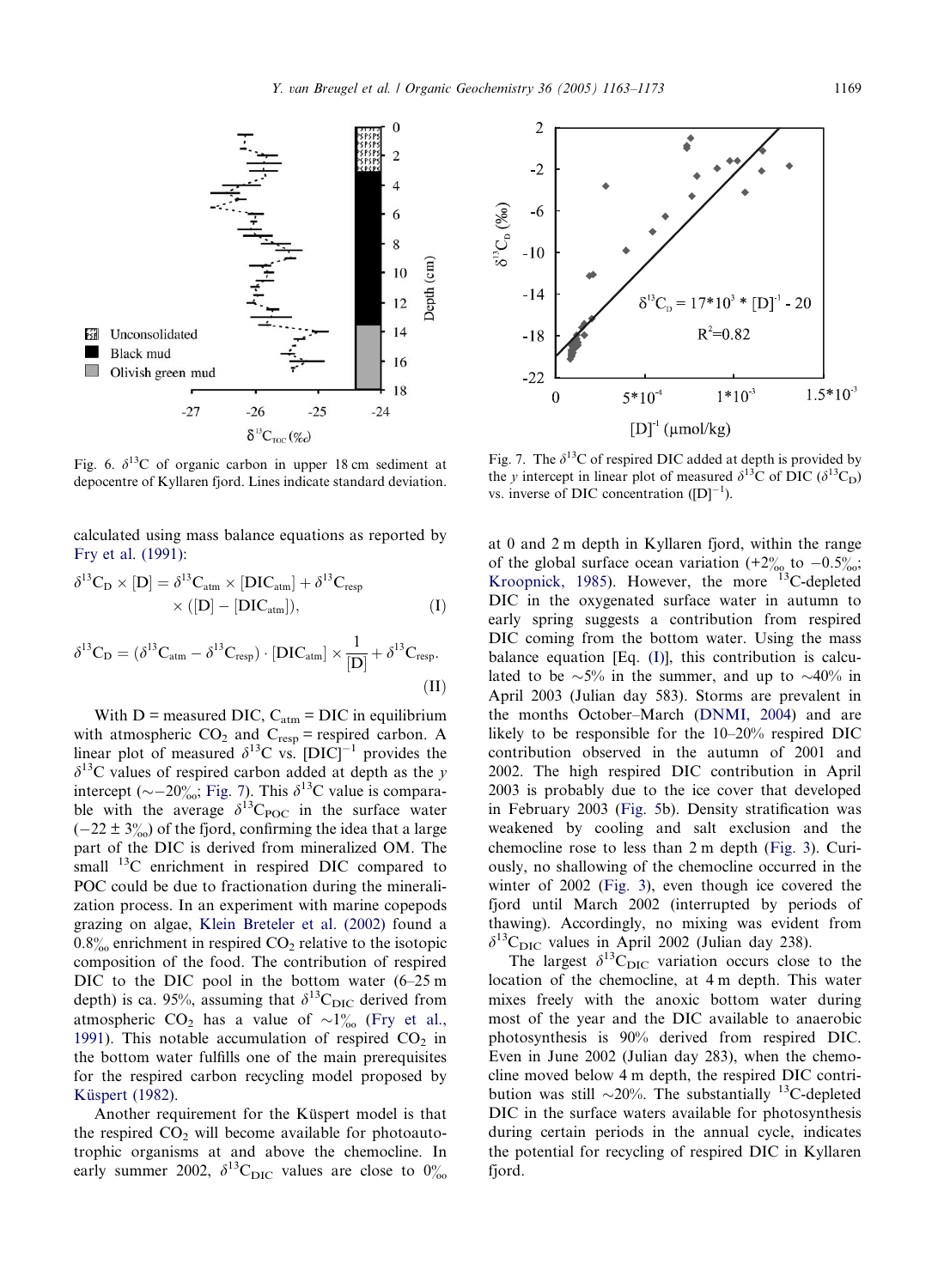# 4.2. Impact of respired DIC on the stable carbon isotopic composition of POC

The stable carbon isotopic composition of POC at 0 and 2 m depth, where POC is likely to be derived predominantly from phytoplankton, varies between  $-19\%$ and  $-27\%$ . These values do not immediately suggest the respired  $CO<sub>2</sub>$  as a major contributor to inorganic carbon fixed by photoautotrophs, when compared with the <sup>13</sup>C content generally found for surface ocean OM derived from phytoplankton (ca.  $-18\%$  to  $-24\%$ ; [Tyson,](#page-10-0) [1995](#page-10-0)). However, the  $\delta^{13}C_{\text{POC}}$  is to a large extent also dependent on the isotopic fractionation during photosynthesis ([Descolas-Gros and Fontagne, 1990](#page-9-0)). The photoautotrophic carbon isotope fractionation,  $\varepsilon_p$  (POC vs.  $CO<sub>2</sub>$ ), in Kyllaren fjord was calculated using the following equation:

$$
\varepsilon_{\rm p} = \left( \left( \frac{1000 + \delta^{13} \text{C}_{\text{CO}_2}}{1000 + \delta^{13} \text{C}_{\text{POC}}} \right) - 1 \right) \times 1000. \tag{III}
$$

The calculated  $\varepsilon_p$  ranges from  $6\%$  to 17% at 0 and 2 m depth [\(Fig. 5](#page-5-0)d), a substantially larger range than that observed for  $\delta^{13}C_{\text{DIC}}$  in surface waters  $(1\%$  to  $-8\%$ . Notably,  $\varepsilon_p$  is smaller than  $10\%$  during late summer to winter, when the respired DIC contribution increases;  $\varepsilon_p$  is relatively small compared with the maximum fractionation associated with Rubisco for marine photosynthetic algae (ca. 25%; [Sharkey and Ber](#page-10-0)[ry, 1985; Popp et al., 1998; Riebesell et al., 2000](#page-10-0)). This explains why  $\delta^{13}C_{\text{POC}}$  is not as negative as we would suspect from the availability of respired DIC.

One of the factors that could lead to a small  $\varepsilon_p$  in Kyllaren fjord is a low  $CO<sub>2</sub>$  concentration. An inverse relationship between  $\varepsilon_p$  (POC vs. CO<sub>2</sub>) and  $[CO_2(aq)]^{-1}$  should exist if  $[CO_2(aq)]$  is the dominant factor in controlling photosynthetic fractionation ([Far](#page-9-0)[quhar et al., 1982; Rau et al., 1992; Francois et al.,](#page-9-0) [1993](#page-9-0)), especially in the case of low concentrations of CO<sub>2</sub> (i.e.,  $\leq$ 20 µM; [Francois et al., 1993; Riebesell et](#page-9-0) [al., 2000\)](#page-9-0). The calculated  $[CO<sub>2</sub>(aq)]$  in the fjord varies between 1 and 300  $\mu$ M in the surface waters (not taking into account February 2003 when the chemocline rose to 2 m depth). We calculated  $\delta^{13}C_{\text{CO}}$ , aq ([Mook](#page-9-0) [et al., 1974\)](#page-9-0) for the upper two meters of Kyllaren fjord and observed a variation from  $-9\%$  to  $-18\%$ . The lack of correlation in the plot of  $\varepsilon_p$  vs.  $[CO_2]^{-1}$ (Fig. 8), suggests that  $[CO<sub>2</sub>]$  is not the main factor controlling  $\varepsilon_p$ . More likely, variations in calculated  $\varepsilon_p$ values, and thereby  $\delta^{13}C_{\text{POC}}$  variations, are mainly determined by the heterogeneity of particulate OM, i.e., from multiple planktonic sources (e.g., diatoms, cyanobacteria, green algae), all with their own  $^{13}$ C fractionation patterns [\(Popp et al., 1998](#page-9-0)) and contributing in varying amounts to POC. In cases were  $\varepsilon_p$ values are small  $($ <10 $\%)$  compared to values normally associated with diffusive uptake of  $CO<sub>2</sub>$  (20–25 $\frac{\%}{\%}$ ), it is



Fig. 8. An inverse relationship between the fractionation  $\varepsilon_p$  and  $[CO<sub>2</sub> aq]^{-1}$  [\(Farquhar et al., 1982; Rau et al., 1997](#page-9-0)) is not discernable in Kyllaren fjord;  $\varepsilon_p$  and CO<sub>2</sub> values are for oxygenated surface waters (0–2 m depth).

likely that alternative carbon acquisition pathways are at work, such as active uptake of bicarbonate or non-Rubisco carboxylation enzymes such as PEP carboxylases, which are known to lead to considerably less fractionation in  $^{13}$ C ([Pancost et al., 1997; Korb](#page-9-0) [et al., 1997](#page-9-0)).

At 4 m depth below the chemocline, an even smaller  $\varepsilon_p$  value is observed during the largest part of the year (2–4 $\frac{\omega}{\omega}$ ). This  $\varepsilon_p$  value is characteristic of green sulfur bacteria due to the utilization of the reductive tricarboxylic acid (TCA) cycle (Sirevåg, 1977; Quandt [et al., 1977](#page-10-0)). At the time that  $\varepsilon_p$  values increased substantially from  $3\%$  (Julian day 238) to  $21\%$  (Julian day 283) at 4-m depth [\(Fig. 5](#page-5-0)d), a significant shift in the phytoplankton community occurred. During this period, the chemocline moved below 4 m depth ([Fig. 3\)](#page-4-0) and a peak in  $[O_2]$  of  $\sim$ 15 mg/l occurred at 4 m depth. In addition, the [DIC] decreased by a factor two and became <sup>13</sup>C-enriched by  $\sim$ 13 $\frac{\%}{\%}$ . These changes were likely related to the high density Euglena bloom observed at this depth. [Wu and Scranton](#page-10-0) [\(1994\)](#page-10-0) associated photosynthetic  $O_2$  production with a bloom of Euglena proxima found at the  $O<sub>2</sub>/HS$ <sup>-</sup>interface in a permanently anoxic estuarine basin (Pettaquamscutt River Estuary, Rhode Island). The decline in respired DIC contribution and the simultaneous <sup>13</sup>C depletion in POC (-33.7%) at the chemocline in Kyllaren fjord can be attributed to photoautotrophic assimilation of respired DIC by Euglena sp. Assuming that most of the POC is derived from *Euglena* sp., an  $\varepsilon_p$  value of  $\sim 21\%$  can be calculated, which is comparable to the  $\varepsilon_p$  value of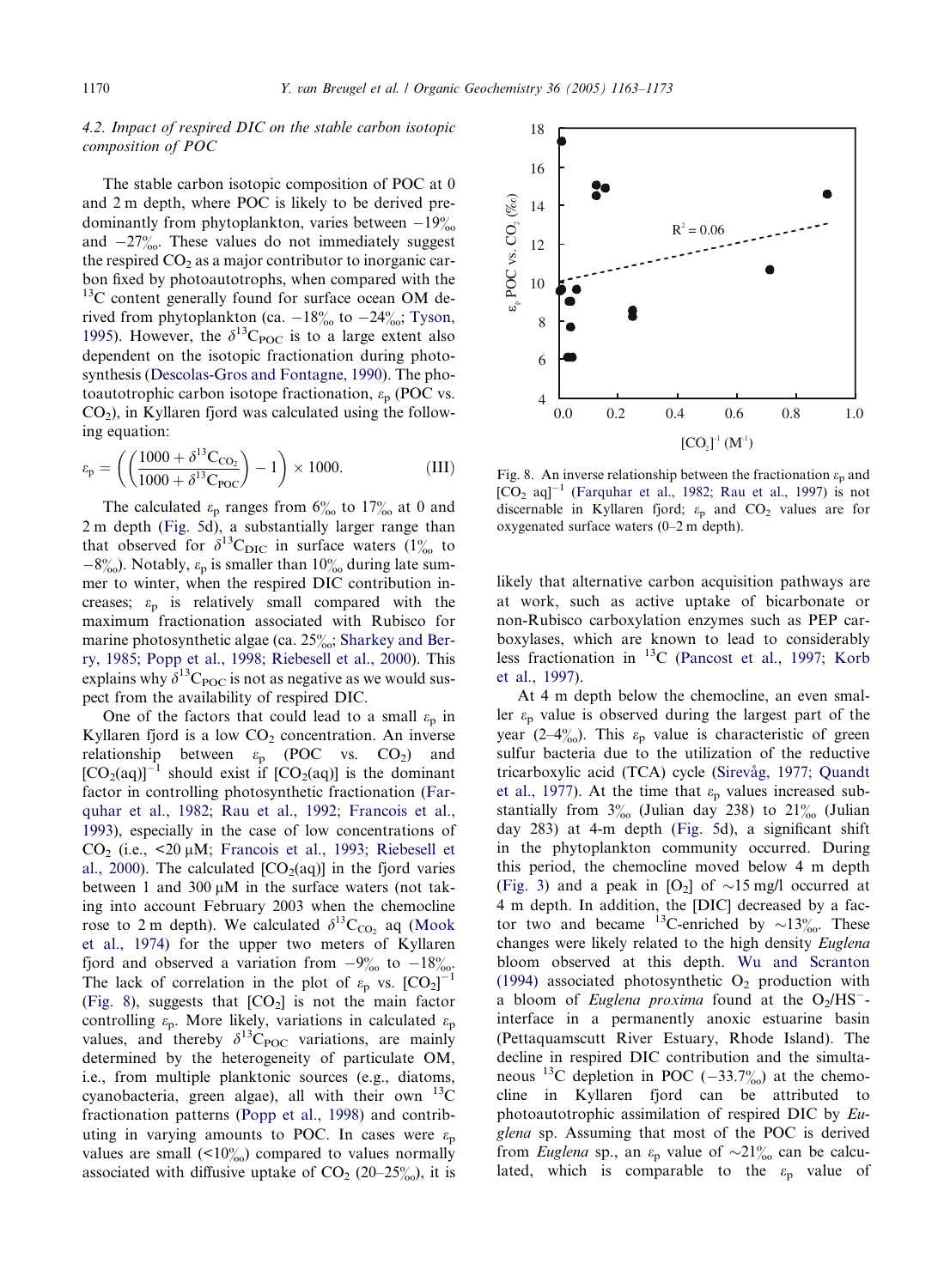<span id="page-8-0"></span> $23.8 \pm 1.2\%$  measured for *Euglena gracilis* ([Sakashita](#page-10-0) [et al., 2002](#page-10-0)). These comparable  $\varepsilon_p$  values suggest that Euglena sp assimilated respired DIC, resulting in the lowest observed  $\delta^{13}C_{\text{POC}}$  in Kyllaren fjord [\(Fig. 5](#page-5-0)).

From the above it is clear that, due to changes in the plankton community, it is preferable not to use  $\delta^{13}C_{\text{POC}}$ as an indication of the process of recycling of respired CO2. Biomarker lipids specific to groups of photosynthetic organisms may be more suitable for documenting this process [\(Wu and Scranton, 1994](#page-10-0)) and this approach will be employed in the future.

# 4.3. Consequences of respired  $CO<sub>2</sub>$  recycling for sedimentary organic carbon

Even if the impact of recycling of respired  $CO<sub>2</sub>$  was not evident from  $\delta^{13}C_{\text{POC}}$  due to a generally low  $\varepsilon_{p}$ , it may be possible to see its imprint on sedimentary organic carbon, as observed for Lake Mendota ([Hollander](#page-9-0) [and Smith, 2001](#page-9-0)). There is indeed a slight trend towards more negative  $\delta^{13}C_{\text{TOC}}$  in the sediment from 18 cm depth to the surface sediment [\(Fig. 6](#page-6-0)), which might be attributed to a gradual intensification of anoxia in Kyllaren fjord with a concomitant increase in the fixation of respired  $CO<sub>2</sub>$ . Biomarkers for anoxic photosynthetic green sulfur bacteria were detected even at 50 cm down core, but their accumulation rate increased in the upper 10 cm [\(Smittenberg et al., 2004\)](#page-10-0), indicating more extensive periods of photic zone euxinia, conditions favourable for the process of respired  $CO<sub>2</sub>$ recycling.

The most negative  $\delta^{13}C$  (-26.7%) is found just below 5 cm depth and, in the upper 5 cm, the  $\delta^{13}$ C value even slightly increases, in contradiction with the idea that recycling has intensified. However, potential sources for sedimentary organic carbon, e.g., terrestrial plant debris, algal biomass and microbial biomass, have changed over the history of the fjord and thus modified  $\delta^{13}C_{\text{TOC}}$ . Marine biomarker accumulation rates increased in the upper 10 cm while the accumulation rate of terrigenous biomarkers remained more or less constant ([Smittenberg et al.,](#page-10-0) [2004](#page-10-0)). Marine derived OM is generally depleted in  $^{13}$ C relative to DIC by 25 $\%$  [\(Rau et al., 1996\)](#page-9-0) and terrigenous OM typically exhibits  $\delta^{13}$ C values of  $-28\%$ to  $-32\%$  ([Tyson, 1995; Lockheart et al., 1997](#page-10-0)). Hence, an increase in the marine relative to the terrestrial contribution to the sedimentary OC may also have caused an increase in  $\delta^{13}C_{TOC}$ . On the other hand, compared to buried sediments, surface sediment could contain higher relative amounts of carbohydrate carbon, which is enriched by up to  $9\%$  compared to total cell material [\(Van Dongen et al., 2002\)](#page-10-0). Ongoing selective decomposition of OM by anaerobic bacteria could decrease  $\delta^{13}C_{\text{TOC}}$  values below the sedimentwater interface.

## 5. Conclusions

DIC below the chemocline in Kyllaren fjord is almost entirely derived from OM and forms a potential  $^{13}$ C-depleted DIC source for photosynthesis. Partial mixing of the water column is evident from the  $\delta^{13}C_{\text{DIC}}$  decrease in the oxygenated surface waters, especially in autumn and winter. Although all prerequisites for the Küspert model are accounted for, the actual recycling of the respired  $CO<sub>2</sub>$  is not evident from the  $\delta^{13}$ C values of POC. This is likely due to the large variability in the photosynthetic fractionation  $(\varepsilon_{p})$  which is highly variable in Kyllaren fjord due to the wide variety of organisms contributing to POC. Only when POC is predominantly derived from a single organism, i.e., Euglena sp., is recycling of respired CO<sub>2</sub> apparent in the  $\delta^{13}$ C value of POC. This suggests that compound specific  $\delta^{13}$ C measurements will be required to recognize the process of recycling of respired  $CO<sub>2</sub>$ .

#### Acknowledgements

Drs. R. Pancost and S. Bernasconi and an anonymous referee are thanked for their constructive comments which substantially improved the manuscript. This research was financed by a grant of the Netherlands Organization for Scientific Research (NWO) to JSSD. Fieldwork was made possible by a grant from the Schure-Beijerinck-Popping fund of the KNAW (Royal Netherlands Academy of Arts and Sciences) and by assistance of the students of the Department of Geology at the HSF University College, Norway. We thank Karel Bakker (NIOZ) for analytical assistance in determining [DIC] and  $[H_2S]$ . Askvoll Community and The County Governor of Sogn og Fjordane County are acknowledged for information and support. The help of farmer Arne Frøholm during fieldwork is highly appreciated.

Associate Editor—R.D. Pancost

#### **References**

- Arthur, M.A., Jenkyns, H.C., Brumsack, H.-J., Schlanger, S.O., 1990. Stratigraphy, geochemistry, and paleoceanography of organic carbon-rich cretaceous sequences. In: Ginsburg, R.N., Beaudoin, B. (Eds.), Cretaceous Resources, Events and Rhythms. Kluwer Academic Publishers, Netherlands, pp. 75–119.
- Bernasconi, S., Hanselmann, K., 1995. The influence of bacterial activity at the chemocline on particulate organic matter fluxes and nutrient cycling in meromictic Lake Cadagno. Organic geochemistry: developments and applications to energy, climate, environment and human history. A.I.G.O.A., San Sebastián, pp. 1169-1171.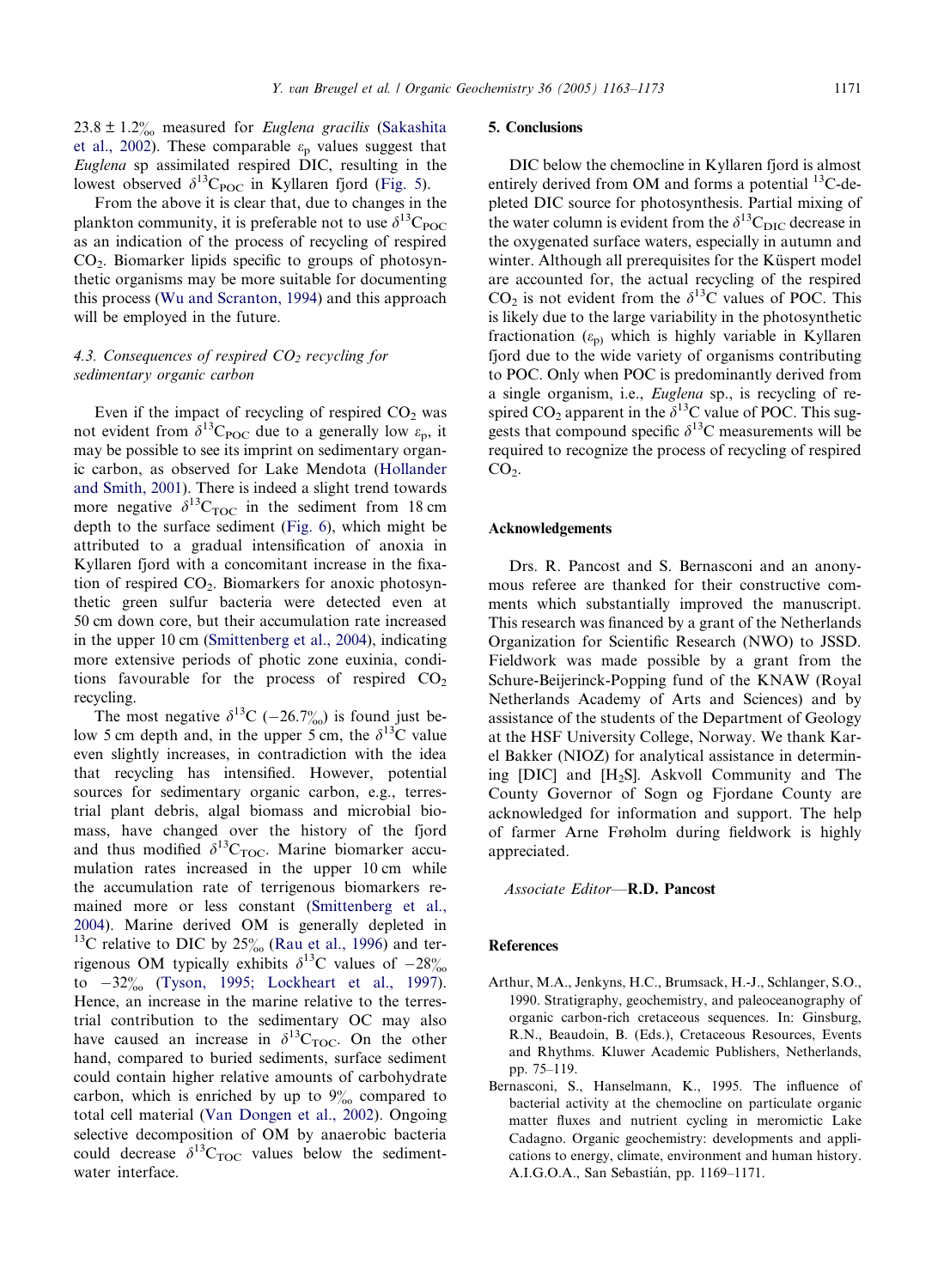- <span id="page-9-0"></span>Deevey, E.S., Nakai, N., Stuiver, M., 1963. Fractionation of sulfur and carbon isotopes in a meromictic lake. Science 139, 407–408.
- Deevey, E.S., Stuiver, M., 1964. Distribution of natural isotopes of carbon in Linsley Pond and other New England lakes. Limnology and Oceanography 9, 1–11.
- Descolas-Gros, C., Fontagne, M., 1990. Stable carbon isotope fractionation by marine phytoplankton during photosynthesis. Plant, Cell and Environment 13, 207–218.
- Dickens, G.R., ONeil, J.R., Rea, D.K., Owen, R.M., 1995. Dissociation of oceanic methane hydrate as a cause of the carbon isotope excursion at the end of the Paleocene. Paleoceanography 10, 965–971.
- Dickson, A.G., Goyet, C. (Eds.), 1994. Water sampling for the parameters of the oceanic carbon dioxide system. In: Handbook of Methods for the Analysis of the Various Parameters of the Carbon dioxide System in Sea Water. ORNL/CDIAC-74, pp. 1–6.
- DNMI, 2004. Monthly climatological observation. Det Metereologisk Institutt (Norwegian Metereological Institute), Blinder, University of Oslo, Ref type: Electronic citation.
- Farquhar, G.D., Oleary, M.H., Berry, J.A., 1982. On the relationship between carbon isotope discrimination and the intercellular carbon dioxide concentration in leaves. Australian Journal of Plant Physiology 9, 121–137.
- Francois, R., Altabet, M.A., Goericke, R., 1993. Changes in the  $\delta^{13}$ C of surface water particulate organic matter across the subtropical convergence in the SW Indian Ocean. Global Biogeochemical Cycles 7, 627–644.
- Freeman, K.H., Wakeham, S.G., Hayes, J.M., 1994. Predictive isotopic biogeochemistry: hydrocarbons from anoxic marine basins. Organic Geochemistry 21, 629–644.
- Fry, B., 1986. Sources of carbon and sulfur nutrition for consumers in three meromictic lakes of New York State. Limnology and Oceanography 31, 79–88.
- Fry, B., Jannasch, H.W., Molyneaux, S.J., Wirsen, C.O., Muramoto, J.A., King, S., 1991. Stable isotope studies of carbon, nitrogen and sulfur cycles in the Black Sea and the Cariaco Trench. Deep-Sea Research 38, S1003–S1019.
- Hesselbo, S.P., Gröcke, D.R., Jenkyns, H.C., Bjerrum, C.J., Farrimond, P., Morgans Bell, H.S., Green, O.R., 2000. Massive dissociation of gas hydrate during a Jurassic oceanic anoxic event. Nature 406, 392–395.
- Hollander, D.J., Smith, M.A., 2001. Microbially mediated carbon cycling as a control on the  $\delta^{13}$ C of sedimentary carbon in eutrophic Lake Mendota (USA): new models for interpreting isotopic excursions in the sedimentary record. Geochimica et Cosmochimica Acta 65, 4321–4337.
- Klein Breteler, W.C.M., Grice, K., Schouten, S., Kloosterhuis, H.T., Sinninghe Damsté, J.S., 2002. Stable carbon isotope fractionation in the marine copepod Temora longicornis: unexpectedly low  $\delta^{13}$ C value of faecal pellets. Marine Ecology-Progress Series 240, 195–204.
- Korb, R.E., Saville, P.J., Johnston, A.M., Raven, J.A., 1997. Sources of inorganic carbon for photosynthesis by three species of marine diatom. Journal of Phycology 33, 433– 440.
- Kroopnick, P., 1985. The distribution of <sup>13</sup>C of  $\Sigma$ CO<sub>2</sub> in the world oceans. Deep-Sea Research 32, 57–84.
- Küspert, W., 1982. Environmental changes during oil shale deposition as deduced from stable isotope ratios. In:

Einsele, G., Seilacher, A. (Eds.), Cyclic and Event Stratification. Springer, Heidelberg, pp. 482–501.

- Lockheart, M.J., Bergen, P.F., Evershed, R.P., 1997. Variations in the stable carbon isotope compositions of individual lipids from leaves of modern angiosperms: implications for the study of higher land plant-derived sedimentary organic matter. Organic Geochemistry 26, 137–153.
- Menegatti, A.P., Weissert, H., Brown, R.S., Tyson, R.V., Farrimond, P., Strasser, A., Caron, M., 1998. High-resolution  $\delta^{13}$ C stratigraphy through the early Aptian "Livello Selli'' of the Alpine Tethys. Paleoceanography 13, 530–545.
- Mook, W.G., Bommerson, J.C., Staverman, W.H., 1974. Carbon isotope fractionation between dissolved bicarbonate and gaseous carbon dioxide. Earth and Planetary Science Letters 22, 169–176.
- Murray, J.W., Top, Z., Özsoy, E., 1991. Hydrographic properties and ventilation of the Black Sea. Deep-Sea Research 38, S663–S689.
- Paetzel, M., Schrader, H., 1995. Sewage history in the anoxic sedimetns of the fjord Nordåsvannet, western Norway. Norsk Geologisk Tidsskrift 75, 146–155.
- Pancost, R.D., Freeman, K.H., Wakeham, S.G., Robertson, C.Y., 1997. Controls on carbon isotope fractionation by diatoms in the Peru upwelling region. Geochimica et Cosmochimica Acta 61, 4983–4991.
- Pletsch, T., Erbacher, J., Holbourn, A.E.L., Kuhnt, W., Moullade, M., Oboh-Ikuenobe, F.E., Söding, E., Wagner, T., 2000. Cretaceous separation of Africa and South America: the view from the West African margin (ODP Leg 159). Journal of South American Earth Sciences 14, 147–174.
- Popp, B.N., Laws, E.A., Bidigare, R.R., Dore, J.E., Hanson, K.L., Wakeham, S.G., 1998. Effect of phytoplankton cell geometry on carbon isotopic fractionation. Geochimica et Cosmochimica Acta 62, 69–77.
- Poulsen, C.J., Barron, E.J., Arthur, M.A., Peterson, W.H., 2001. Response of the mid-cretaceous global oceanic circulation to tectonic and  $CO<sub>2</sub>$  forcings. Paleoceanography 16, 576–592.
- Quandt, L., Gottschalk, G., Ziegler, H., Stichler, W., 1977. Isotope discrimination by photosynthetic bacteria. Fems Microbiology Letters 1, 125–128.
- Quay, P.D., Emerson, S.R., Quay, B.M., Devol, A.H., 1986. The carbon cycle for Lake Washington  $-$  a stable isotope study. Limnology and Oceanography 31, 596–611.
- Rau, G.H., 1978. Carbon-13 depletion in a subalpine lake: carbon flow implications. Science 201, 901–902.
- Rau, G.H., Riebesell, U., Wolf-Gladrow, D.A., 1996. A model of photosynthetic  $^{13}$ C fractionation by marine phytoplankton based on diffusive molecular  $CO<sub>2</sub>$  uptake. Marine Ecology Progress Series 133, 275–285.
- Rau, G.H., Riebesell, U., Wolf-Gladrow, D.A., 1997. CO<sub>2aq</sub>dependent photosynthetic 13C fractionation in the ocean: a model versus measurements. Global Biogeochemical Cycles 11, 267–278.
- Rau, G.H., Takahashi, T., Desmarais, D.J., Repeta, D.J., Martin, J.H., 1992. The relationship between  $\delta^{13}C$  of organic matter and  $[CO<sub>2</sub>(aq)]$  in ocean surface water: data from a JGOFS site in the northeast Atlantic Ocean and a model. Geochimica et Cosmochimica Acta 56, 1413–1419.